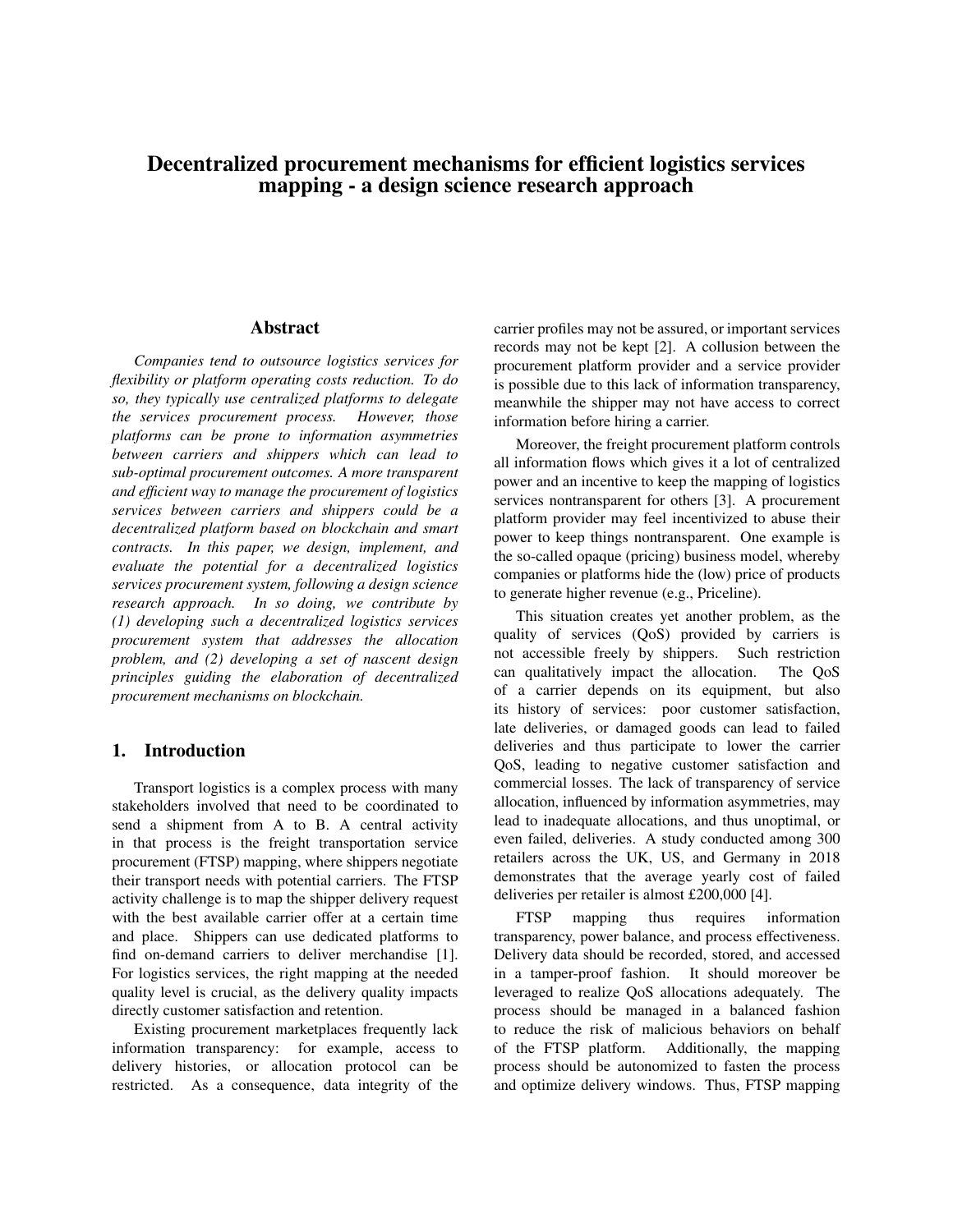requires a technology that (1) leverages trusted delivery information to compute the QoS of carriers, (2) fosters power balance between partners, and (3) optimize the FTSP process.

The blockchain has emerged in the past years as a new tool for trustworthy decentralized data storage and decision making [5, 6] with a potential for lower operational and transaction costs [7]. The blockchain ledgers stores transactions in a tamper-proof fashion and smart contracts execute predefined protocols autonomously. Moreover, oracles can feed the blockchain with trustworthy external data: the blockchain connects to a number of oracles to triangulate the status of transaction outside the blockchain system. Thus, process effectiveness can be answered by smart contracts implementing the FTSP mapping. Meanwhile, the blockchain ledger linked to oracles can help improve information transparency as all delivery information stored in the blockchain can be accessed by the involved members and cannot be tampered. Finally, the will for a more balanced power between FTSP participants can be answered with the blockchain removing the need for a trusted third party: all members thus have an equal access to information and protocol details. A blockchain-based decentralized logistics services procurement marketplaces thus appears as an adequate technology to meet FTSP needs. More precisely, blockchain has the potential to provide an efficient FTSP protocol with smart contracts securing the mapping and settlement of a logistics service in an efficient, finite, and autonomous way [8, 9, 7]. For accounting and compliance, such a system can even record all settled transactions in a tamper-resistant fashion, and keep track of delivery information provided by different oracles and tracking sensors. Such a decentralized procurement solution executed by smart contracts would improve the carrier-shipper mapping decision-making as well as the QoS. More precisely, the decision-making regarding the choice of the carrier would be improved as the protocol would be transparent and based on tamper-proof QoS data whose computation is agreed upon by all partners. The decision-making would be based on objective data and improve customer satisfaction on the long run. Moreover, the decision making would be beneficial for the carrier as she would be ensured that her profile is selected based on past experience, and put on equal footing with respect to other carriers.

Despite several publications of blockchain-based allocation protocols to map logistics services and their procurement, there is a research gap when it comes to incorporating information flows from oracles and tracking sensors. Thus, in our research, we focus

on the efficient mapping of logistics services on a decentralized platform where information about QoS is available and incorporated into the procurement of logistics services and their mapping between shippers and carriers. Particularly, in this research we answer the following research questions: *(RQ1) How can blockchain-based FTSP mapping assist shippers in the procurement of a logistics service with regards to process effectiveness, information transparency, and power balance between platform providers and platform actors? (RQ2) Which design principles need to be followed that guide the development of decentralized procurement mechanisms?*

We investigate these questions by following a design science research approach anchored in the logistics field. We propose a blockchain-based FTSP mapping adapted to logistics to enhance the sector's needs for service flexibility and information transparency. The main contributions of this work are as follows: (1) we list the main requirements related to FTSP and derive a priori principles and features to match the procurement needs; (2) we design an artifact holding the features and validate our approach through two evaluation cycles; (3) we propose a set of nascent design principles for the development of blockchain-based FTSP mappings.

The remainder of this paper is organized as follows. Section 2 introduces key concepts around blockchain-based FTSP mappings. Section 3 reviews related work. Then, section 4 presents the design science research methodology approach. In section 5, we describe the blockchain-based FTSP mapping design requirements and define the design features needed for blockchain-based FTSP mapping. We present our practical and academic contributions derived from the iterative design cycles in section 6. The paper concludes with section 7.

## 2. Preliminaries

This section introduces some key concepts about FTSP and the blockchain technology, before investigating related work on decentralized allocation protocols using blockchain.

FTSP: The freight transportation procurement process is one of the primary activities in the logistics field. The FTSP holds three stakeholders: the shipper (i.e., the service buyer) who initiates the allocation request, the carrier (i.e., the service seller) who sells its delivery services, and an intermediary, often a digital platform, responsible for the carrier-shipper allocation [10, 11]. The allocation request concerns two market types: long-term markets, which are delivery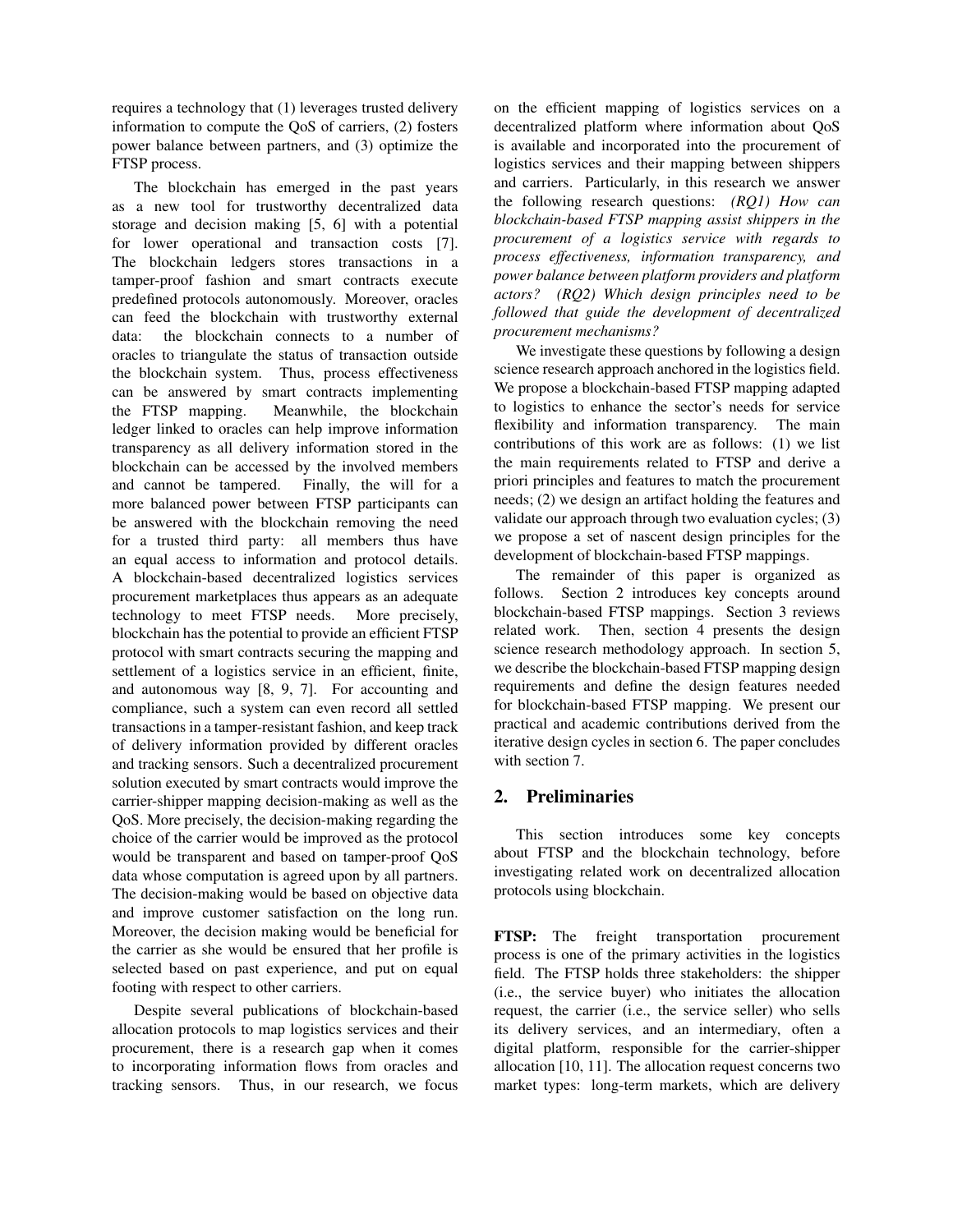contracts signed for years, for example, and spot markets concerning one-shot agreements for a single specific request. It comprises two stages: first, the matching stage, where the set [service request/resource provider] is defined, and then the allocation, which generates a mediation contract, the CMR (i.e., CMR Convention: Convention on the Contract for the International Carriage of Goods by Road). In a coopetition context [12, 13], both carriers and shippers are looking to cooperate for cost optimization and efficiency gains [10, 14]. Especially, carriers can also use the platforms to exchange on-hand merchandise. Indeed, platforms optimize transportation costs and enact allocations autonomously. Multi-modal freight transportation among carriers is a practical example. It is worth noting that the platforms' service procurement process will be the same for either shipper-to-carrier or carrier-to-carrier allocations.

The blockchain technology: A blockchain is a distributed database based on a peer-to-peer network, i.e., a database spread across multiple nodes, or servers [15]. Blockchains keep track of the transfer of assets between several parties. They lower the cost of trusted transactions by making databases tamper-proof by design [16]. Blockchain systems store data transactions hierarchically, using linked blocks of aggregated transactions [5]. Cryptography hashes and asymmetric encryption enforce the non-tampering of the transactions. The trusted behavior of blockchain systems builds upon the consensus protocol used to update the chain of blocks. The consensus protocol states the strategy used by participants to settle on a shared state of truth. This protocol ensures the tamper-proof growth of the database [5]. Smart contracts are deterministic scripts enforcing a set of agreements between parties in the blockchain [17]. Smart contracts can use oracles to connect to off-chain data, coming from sensors or databases [18].

Design Science Research Design science research refers to a scientific method to develop artifacts answering real-world problems [19, 20]. Its interest lies into the methodology making sure that the identification and specification of the underlying problem are realized, leading to its resolution at some level of completeness and abstraction. Consequently, stakeholders and their problem are considered before designing a solution. The finality of a design science research approach is to abstract design knowledge to generate theoretical insights framing the building of future solutions.

Figure 1 presents the three main steps of a design science research approach. The first step refers to the



Figure 1. Design science research methodology.

analysis of the problem leading to generating a set of objectives. A set of features are then derived from these objectives. The second step is to develop and evaluate the artifact iteratively. The third step is to abstract design knowledge under a set of design principles.

## 3. Related-work

Compared to traditional allocation systems, blockchain-based allocation protocols unlock trustworthy process automation [9, 21, 22]. Indeed, integrity of the protocol can be ensured as all carriers are considered before attributing a request, while historic data stored in the blockchain is tamper-proof. When a conflict occurs, the history of transactions can be retrieved and used as the single source of truth. Blockchain-based FTSP mappings can moreover go one step further by managing autonomously and reliably the end-to-end service enactment.

Table 1 presents the main known related work investigating blockchain support for allocation procedures. *On the one hand*, several papers investigate the use of blockchain and smart contracts for the autonomous allocation of services such as energy or computation power [23, 24, 25, 2, 26]. These papers leverage smart contracts for autonomous contractualization [24, 2], incentives to encourage service completion [25, 2], or delivery settlement [27]. However, these papers do not focus specifically on the FTSP use case, and do not use oracles to compute QoS ratings or integrate sensor feedbacks. Moreover, these artifacts were not realized using a design science research approach and thus do not provide design principles for developing decentralized procurement mechanisms on blockchain. *On the other hand*, several papers propose a design science research approach to investigate the use of blockchain applications. Two papers, [28, 29], focus respectively on the development of blockchain-based IoT applications and smart-parking. However, the retrieved design principles do not concern FTSP mappings specifically, and oracles are not integrated in the research works. Two design science research papers, [30, 31], focus on the use of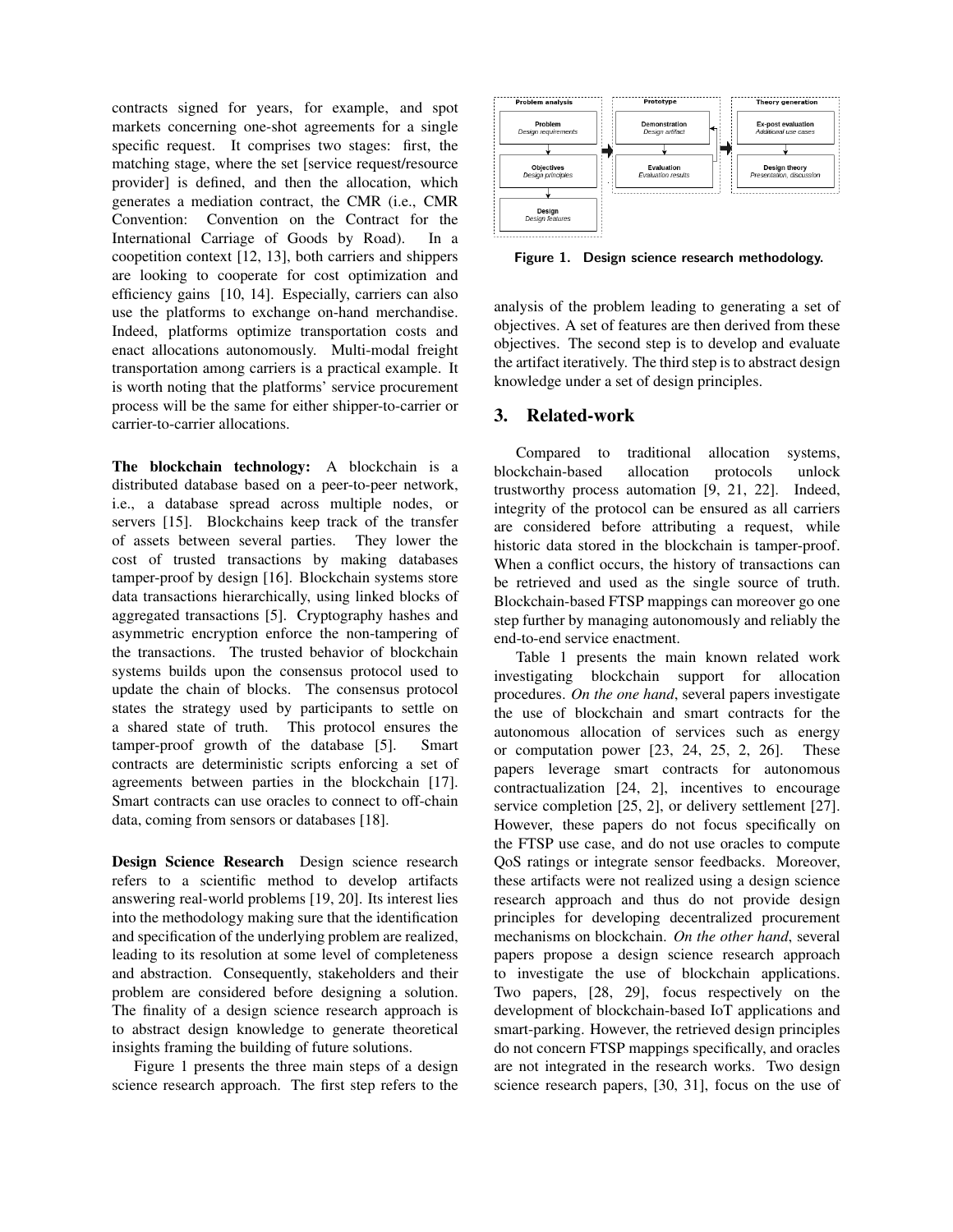| $1000$ $1000$           |           |            |        |              |  |  |  |  |
|-------------------------|-----------|------------|--------|--------------|--|--|--|--|
| Ref                     | Logistics | Allocation | Oracle | DSR approach |  |  |  |  |
| [23, 24, 25, 2, 26, 27] | no        | yes        | no     | no           |  |  |  |  |
| [28, 29]                | no        | no         | no     | yes          |  |  |  |  |
| [30, 31]                | yes       | no         | no     | yes          |  |  |  |  |
| Our approach            | yes       | yes        | yes    | yes          |  |  |  |  |

Table 1. Blockchain artifacts in design science research (DSR)

blockchain for logistics but do not focus specifically on the FTSP protocol. The first paper focuses on the management of bills of lading via blockchain. Retrieved design principles are process digitization, tamper-proof storage, accessibility, and user authentication. The second paper focuses on food supply chains; the retrieved design principles are mainly related to data privacy and keeping sensitive data off-chain. It is also to note that none of the retrieved work leverages oracles to realize a QoS-based allocation.

Thus, in this research, we address this research gap regarding the potential of decentralized FTSP mapping using blockchain, smart contracts, and oracles. We do so using a design science research approach.

## 4. Design science research methodology

We follow a design science research approach to elaborate a blockchain-based FTSP mapping (cf. section 2). Our rationale for choosing the design science research approach is the scarcity of (1) decentralized procurement mechanisms on blockchain, and (2) FTSP field evaluations in the blockchain literature.

First, we analyze the literature regarding FTSP to analyze the problem, propose a list of design requirements to answer FTSP-related issues, merge it into a set of three design objectives, and decline each objective into a set of features. Next, we start the prototype development. We proceed with conducting two iterative development/evaluation cycles. During the first iteration, we evaluate the artifact through user testing. We proceed to a moderated usability test with 14 master students of the Service-oriented architecture field having no former blockchain experience to assess the artifact's validity and analyze the potential of adoption of blockchain-based FTSP mappings with non-technical users. Users followed installation instructions provided as a script and accessed the dApp autonomously. Users followed a script asking them to find a delivery person fitting a scenario request. We collected their feedback

using a questionnaire. The second iteration of the artifact involved two focus groups. The groups were composed respectively of two academics in freight transportation and three industry experts specialized in the procurement process of logistics services. Each session followed the same methodology. We launched a demonstration of the artifact before letting the experts debate. The focus groups lasted around one hour each. We did not launch a naturalistic evaluation in a freight procurement setting as the artifact is presented as a minimum viable product, designed to understand how the blockchain can improve current FTSP mechanisms (cf. [32]). Finally, we focus on knowledge abstraction and theory generation. We propose three nascent design principles based on our iterative empirical development and evaluation cycles. Besides, we confront the proposed nascent design principles under the light of nascent design principles extracted from other design science research papers.

# 5. Designing a blockchain-based FTSP mapping: from requirements to design principles and features

#### 5.1. Designing requirements

To get the list of design requirements linked to enhanced FTSP platforms, we carry out a set of interviews with academics in freight transportation. We also query the literature to gather articles related to (1) FTSP mapping current issues, and (2) blockchain-based FTSP mapping proofs-of-concept. More precisely, we generate two subjective search strings [33]. The first one refers to current FTSP mapping limitations The output search string is ("*freight transportation*" OR "*service procurement*" OR "*freight allocation*" OR *logistics*) AND (*challenges* OR *issues*). The second search string refers to resource allocation and blockchain. The output search string is (*resource allocation* OR *market place* OR *matching* OR *freight procurement*) AND (*blockchain* OR *DLT* OR *smart contracts*).

We identify five design requirements that a resource allocation artifact should meet to circumvent current FTSP mapping issues (R1-R5 hereinafter).

First, a solution must provide allocation flexibility (R1) to shippers and carriers [10, 2, 34]. On the shipper side, the shipment flows are variable and costly, primarily via spot markets. On the carrier side, there is a need to exchange and re-bundle items effortlessly with competitors to perform economies of scale (e.g., increasing fill rate) and economies of scope (e.g., lane exchanges). Second, a solution must provide an autonomous allocation process (R2) [35, 36, 37]. The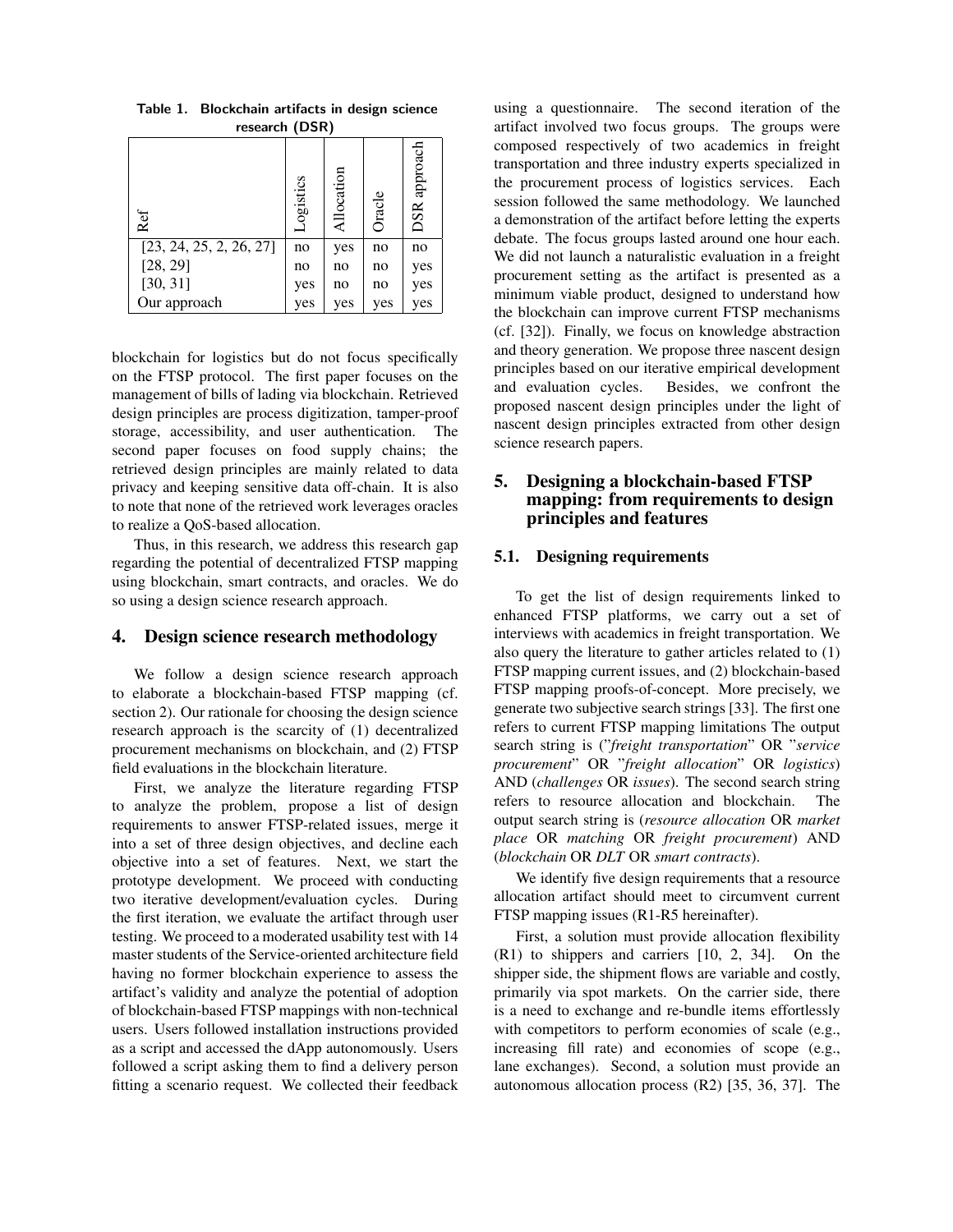flexibility is low, and frequently trucks are half-full for spot deliveries [38]. One of the causes is the heavy load of administrative tasks, with still paper-based contracts, e.g., the *CMR* papers [37]. The third requirement is that a solution must provide enact real-time payment (R3) to help carriers optimize their commercial processes and operating costs [10, 39, 37, 40]. There is a need for a cost-efficient, secure, and fast payment process right after delivery on the carrier side [38]. Fourth, a solution must comply with CMR regulations (R4) [41, 42, 39]. Indeed, the administrative overwork linked to CMRs can discourage flexible hiring and item re-bundling. Finally, a solution must provide delivery history integrity and traceability (R5) [43, 44, 37, 45, 34, 40]. The allocation should be objective and delivery history should be traceable. Additionally, carriers and shippers should not be able to modify or contest a settled delivery.

#### 5.2. Artifact principles

We gather the aforementioned (R1)-(R5) requirements into three principles (i.e., P1, P2, P3 hereinafter) that a resource allocation artifact should meet to circumvent current FTSP issues.

First, *platform operating costs reduction* (P1) of the FTSP system should be considered to enhance the transportation process. On the one hand, platform operating costs reduction relies on an eased allocation process (cf R2). Fostering autonomous freight procurement systems would render the procurement infrastructure less costly for each stakeholder as they would need to provide less time to administrative activities (e.g., settling a delivery). On the other hand, platform operating costs reduction also relies on allocation flexibility (cf R1). Indeed, customized allocation requests will be more prone to answer the shipper's standards. Consequently, less time will be spent to finding the perfect carrier for a task, and the risk for failed deliveries due to poor customer satisfaction will decrease. Blockchain smart contracts can answer this need for cost reduction, as they can be used as autonomous services in untrusted environments [30].

Second, the platform should offer *contractual flexibility* (P2). The inner flexibility of the allocation mechanism ensures contractual flexibility (cf R1). For example, if the allocation mechanism makes it possible for freight re-bundling, it will enhance contractual flexibility. Contractual flexibility is also related to real-time payment (cf R3). The fast, simple and secure payment processing enabled by the smart contracts will make carriers be paid right after delivery to accelerate the cash flow and flexibility. Real-time payment and contractual flexibility can be managed by a dedicated

smart contract. The latter could manage offers, and re-bundle them if needed.

Finally, *allocation integrity* (P3) should be considered, be it for the allocation process, the record of service rates, and the management of CMR. The integrity of the digitalized CMR (cf R4) is paramount to be in phase with regulatory authorities. Integrity in terms of delivery history and protocol should be considered (cf R5). Providing adequate performance feedbacks to future shippers requires delivery history integrity. Meanwhile, an objective allocation requires protocol integrity: the protocol should consider all carriers for a given service request without bias. The integrity of CMRs and delivery history can be ensured by the tamper-proof affordance of the blockchain ledger [30]: all approved transactions cannot be contested nor changed. The integrity of the allocation is moreover ensured by smart contracts as they are deterministic: the inner logic of the smart contract will be respected at each stage of the allocation process.

## 5.3. Emerging features

We elaborate a set of blockchain-based FTSP mapping features to answer the needs for platform operating costs reduction (P1), contractual flexibility (P2), and allocation integrity (P3) in FTSP patterns (see section 6.1 for implementation details).

Regarding platform operating costs reduction (P1), we propose an autonomous allocation mechanism to reduce cognitive weights on the user side, coupled to the generation of a digital CMR agreement. Moreover, we offer to integrate real-time payment facilities once the delivery completes. On the shipper side, there are minimum search actions to find a carrier and enact an agreement. On the carrier side, the allocation is faster and requires less paperwork: the overall allocation cost decreases. Regarding contractual flexibility (P2), we propose a customizable QoS allocation to the shipper. The latter can tune each rating's weights referred to as  $P_O$  to compute the carriers' QoS. The QoS is calculated as a weighted normalized mean, using both P<sub>O</sub> and the set of weighting parameters  $\alpha$ :  $\forall i \in$ *Candidates,*  $Q \circ S_i = \sum_{j=0}^n \alpha_j \left\| P_{O_j} \right\|$ *.* If a weighting factor equals zero, then  $P_O$  is not considered for the QoS computation. If it equals one, then  $P<sub>O</sub>$  will be fully considered for the QoS computation. For example, if the carrier experience is a primary criterion of selection, the shipper can set a weight of 1 to this parameter. Finally, concerning allocation integrity (P3), the blockchain can map carrier offers (e.g., pricing or availability) to their tamper-proof records of services, accessible via a dedicated profile smart contract recording the QoS of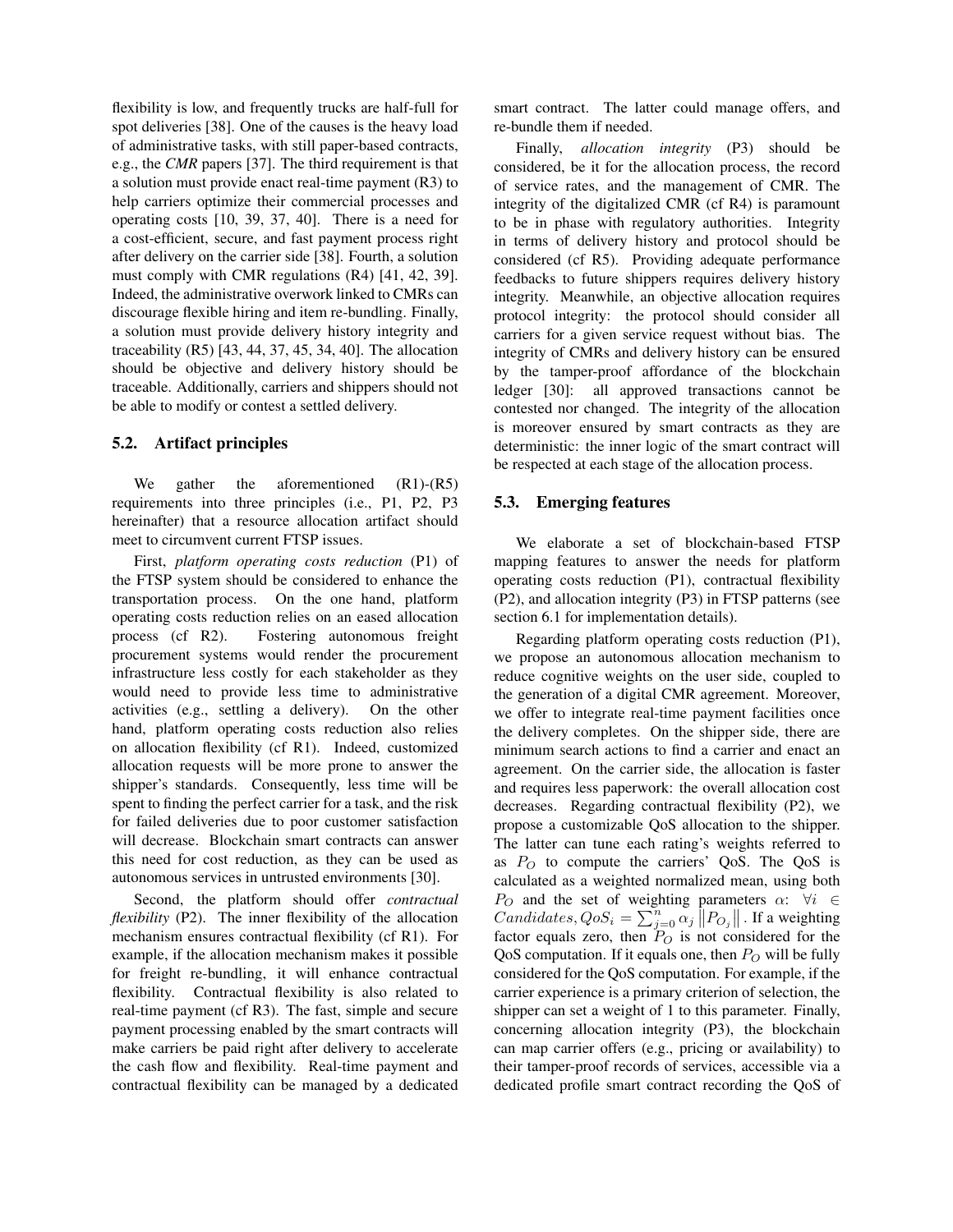each service. Moreover, a smart contract operates the allocation to ensure protocol integrity and objectivity: the carrier with the highest QoS (or the lowest costs or CO2 emissions, etc.) will obtain the assignment.

Tamper-proof performance feedbacks can have multiple shapes, such as delivery time or temperature threshold coming from sensors and injected by oracles, customer satisfaction ratings sent through a smart contract transaction to a dedicated rating function of the smart contract. The combination of both subjective (customer satisfaction rating), and objective metrics (temperate threshold or delivery time) constitute the QoS and thus moderate poor performance reviews by a shipper. Moreover, the update of the QoS can be computed with a weighted exponential average that puts more weights on the last deliveries. Additionally, at initial stages, new comers are assigned with a maximum QoS rating to avoid the case where they would never be selected.

The following section presents the findings generated from the building of an artifact holding these features.

# 6. Implementing a decentralized trust-free FTSP mechanism

In this section, we present the practical contribution of this research work: the decentralized FTSP prototype. We then focus on the academic contribution by discussing the nascent design principles emerging from the development and evaluation cycles.

# 6.1. The blockchain-based FTSP mapping prototype

We propose a blockchain-based FTSP mapping protocol to fulfil the needs for platform operating costs reduction, allocation flexibility, and allocation integrity. The prototype architecture is multi-tiers, with (i) an application layer (the web client), (ii) the backend (smart contract, oracle) running on a blockchain, (iii) a Rest API for bridging the application layer with the blockchain. The front end is in React, using web3.js and Metamask for API calls to the blockchain. The smart contract backend is written in Solidity and deployed to the Ethereum blockchain Ropsten testnet. We use one of the Ethereum-compatible oracles named Provable <sup>1</sup> to generate API calls from our smart contract.

The blockchain-based FTSP mapping process follows the subsequent steps (cf. Fig. 2). Initially, representatives from both shippers and carriers instantiate the FTSP mapping. The representatives state the metrics that the smart contract will use to compute the on-chain QoS. Afterward, the carrier-shipper mapping can occur. Two stakeholders, carriers and shippers, interact with the FTSP smart contract. Carriers share with the smart contract eligibility information (e.g., location, licenses, truck capacity, and equipment) (step 1.a.). The smart contract associates this information with initially empty QoS metrics used to record the history of their past services (e.g., number of deliveries, and average delay) (step 1.b.). Shippers trigger the smart contract to find a carrier matching their needs by specifying filtering criteria (e.g., price, location, shipping date, equipment, merchandise volume) and sorting criteria (e.g., preferred experience, or maximum delay) (step 2.). The smart contract will filter the candidates (step 3.a.) and delegate the QoS computations according to the required sorting criteria to the oracle (step 3.b.-3.c.). The oracle provides to the smart contract the best-matching carrier (step 3.d.). Finally, the smart contract generates a digital delivery agreement as a decentralized version of the CMR (step 4.). The user (shipper or carrier) can retrieve all contracts bounded to its public address (cf Fig. 3).

We refined the prototype following two iterative cycles. User tests underlined the need to display computation information to enhance trust in the system. Indeed the black-box effect appeared, linked to users using a technology they are not expert with occurs. Users can only trust the machine, as they do not know the underlying protocols. This dependency may trigger mistrust. We thus displayed all resource profiles to the users and the ratings obtained for each resource. The second evaluation round consisted of focus group discussions. Testimonies underlined the need for an almost entirely autonomous system. We revisited the artifact by merging the matching and allocation stages into one single step.

The smart contract enables platform operating costs reduction by managing allocations autonomously. The smart contract also allows contractual flexibility as it speeds cash flow; payment is enacted right after the shipping is settled. Finally, the combination of (1) the blockchain ledger, (2) the smart contract protocol, and (3) the oracle-based QoS computations ensures tamper-proof and objective management of the allocation requests. Thus, carrier-shipper mappings can be done in a secure, trusted, reliable way by a blockchain system.

As a side note, regarding carrier coopetition, a carrier wishing to delegate the delivery service to another carrier can take the role of the shipper. The generated CMR contracts holds a link to the initial CMR contract. When the new carrier-carrier CMR is settled (i.e., the

<sup>1</sup>https://docs.provable.xyz/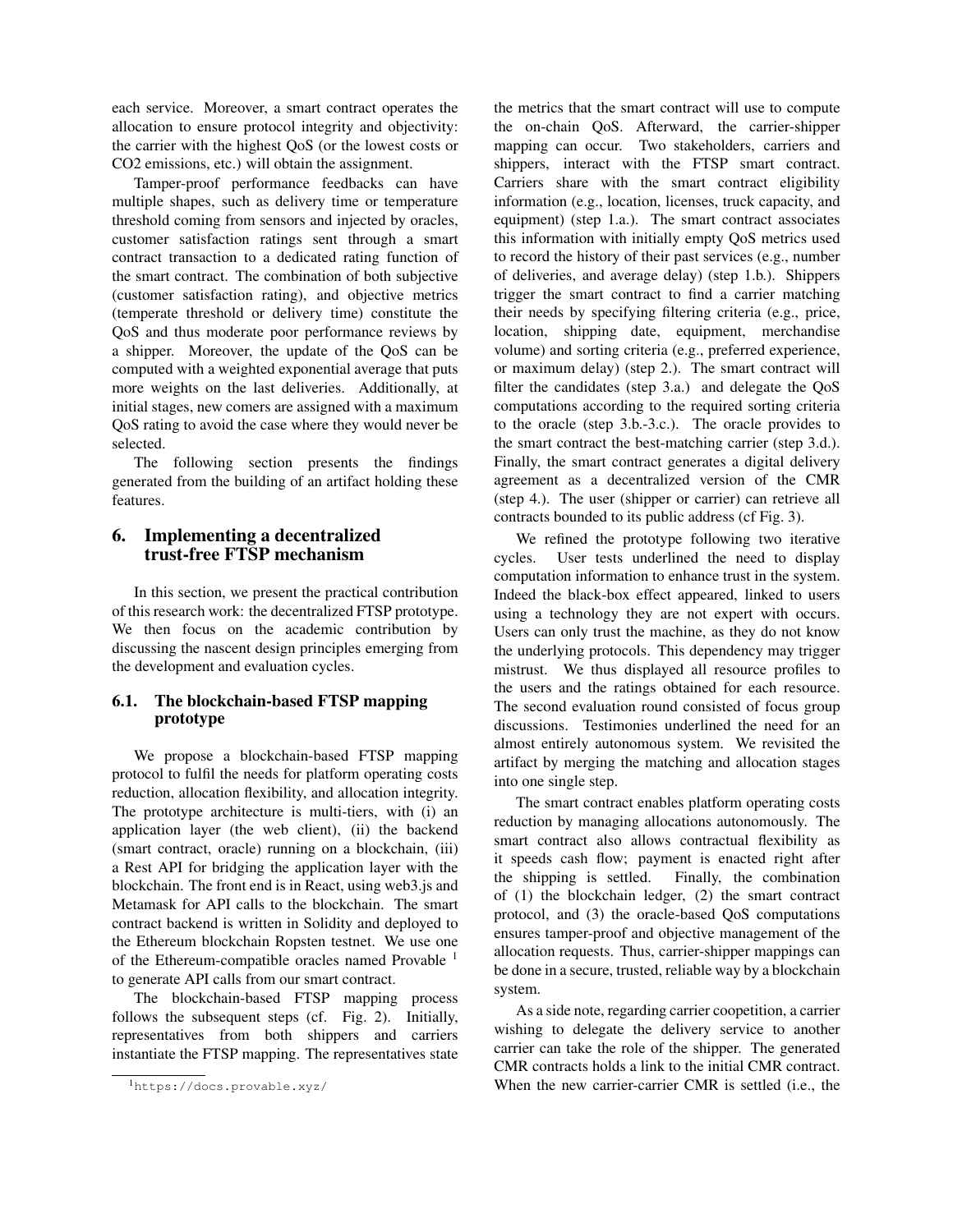

Figure 2. Blockchain-based FTSP mapping protocol

Table 2. Blockchain-based FTSP mapping nascent design principles

| Understand-<br>ability        | The smart contract shipper-carrier<br>allocation protocol must<br>be<br>displayed to the shipper |  |  |
|-------------------------------|--------------------------------------------------------------------------------------------------|--|--|
| Automation                    | The FTSP process must be carried<br>on in an end-to-end fashion by the<br>smart contract         |  |  |
| <b>OoS-metrics</b><br>privacy | The allocation mechanism must<br>keep sensitive data off-chain in<br>competitive markets         |  |  |

delegated delivery has been fulfilled), the status of both CMR contracts is set as settled, and the smart contract transfers the corresponding escrowed payments. The QoS rating obtained for the delivery is stored in both carrier profiles.

## 6.2. Theory generation

In this subsection, we propose three nascent principles stemming from the prototype development cycles in order to dig onto the reasons making the artifact successful [46]. We then discuss these findings under the light of other design science research papers.

Table 2 presents the three emerging design principles detailed hereinafter.

First, understandability of the smart contract shipper-carrier allocation is needed to encourage

non-technical users adoption (DP1). Delegating the allocation process to the blockchain triggered some concerns during the user testing stage. More precisely, the use of an oracle raised concerns related to integrity gains. Having no access to the decision protocol, several users were puzzled regarding the end result, as they did not have access to the smart contract reasoning for such allocation. Thus the FTSP platform should display the decision protocol alongside the data output to avoid the technological black-box effect. We propose to display to the shipper the outputs of the computation for each profile to counter the black-box issue.

Moreover, automation of the FTSP process is necessary (DP2): the FTSP process must be carried on in an end-to-end fashion by the smart contract. Indeed, one of the significant benefits underlined by both testers and experts is process optimization. Experts have made suggestions for enriched process automation. More precisely, they foresee blockchain-based FTSP mapping as autonomous agents managing request bundling, re-pricing, or matching. To integrate automation into our artifact, we merge the service request and contractualization stages into one step. The service status is tracked and managed within the blockchain for integrity and efficiency. Nonetheless, oracle latency is at stake regarding allocation queries, as it can take up to several minutes to process an request. According to one expert, *'latency variability seems acceptable for long-term markets where contracts can be set for a year or so [...] In spot markets, the service provider could*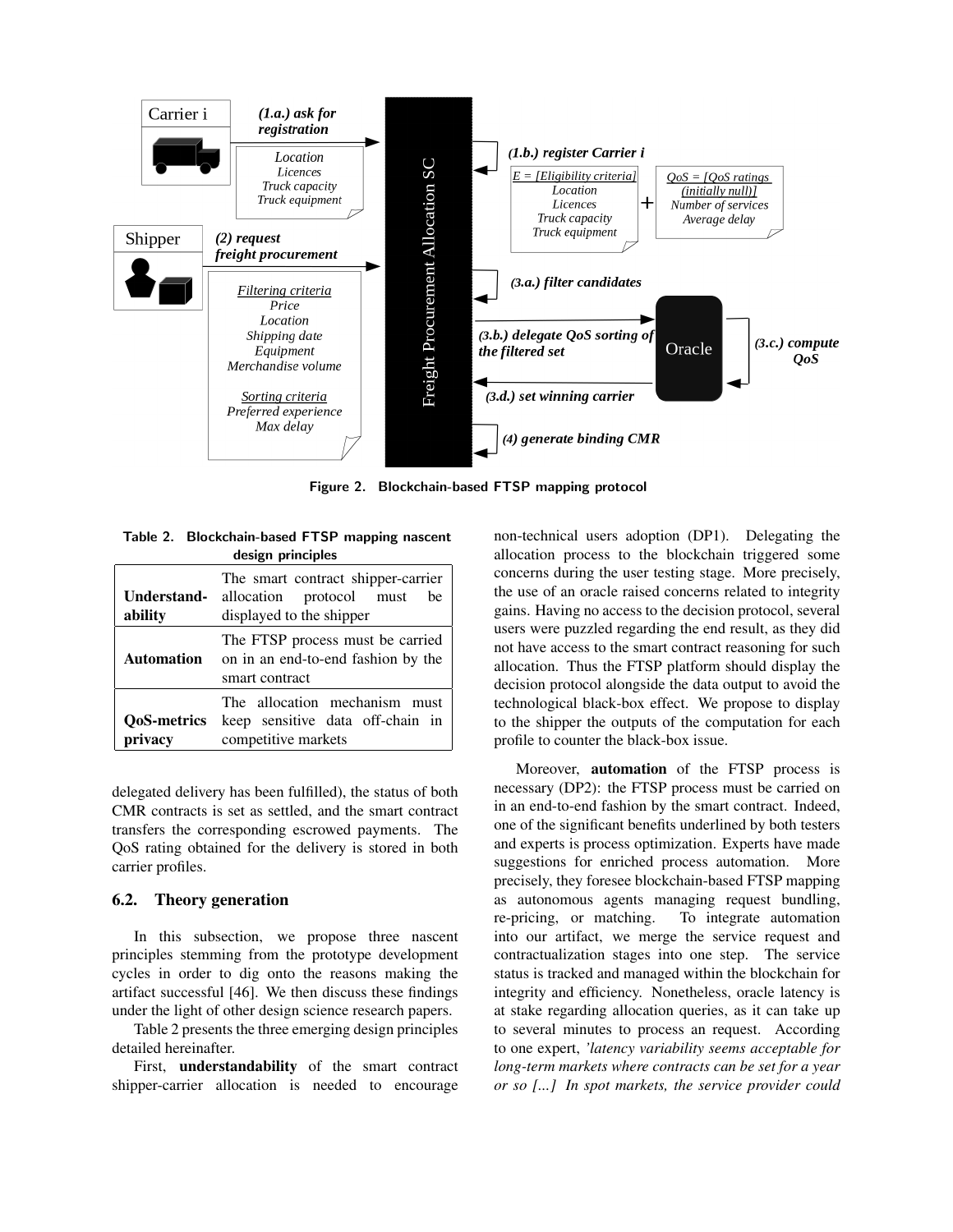| Homepage                                                                                                                       | <b>Search and Hire</b> | <b>Manage Contracts</b> |                                                                                                                                    |                                                                                          |                                                                                                                                                                 |                              |                                   |
|--------------------------------------------------------------------------------------------------------------------------------|------------------------|-------------------------|------------------------------------------------------------------------------------------------------------------------------------|------------------------------------------------------------------------------------------|-----------------------------------------------------------------------------------------------------------------------------------------------------------------|------------------------------|-----------------------------------|
| My ETH address: 0x89033bC8f73Ef5b46CCb013f6F948b00954a06BB<br>User ETH account<br>Contract information<br><b>My Contracts.</b> |                        |                         |                                                                                                                                    |                                                                                          |                                                                                                                                                                 |                              | Possible extensions               |
| ID                                                                                                                             | <b>IssuanceDate</b>    | <b>Status</b>           | <b>Tenants</b>                                                                                                                     |                                                                                          | <b>Service</b>                                                                                                                                                  | <b>Merchandise</b>           |                                   |
| $\Omega$                                                                                                                       | 1/8/2021               | Aggreement<br>set       | <b>Consignee:</b><br><b>Consignor:</b>                                                                                             | 0x89033bC8f73Ef5b46CCb013f6F948b00954a06BB<br>0x5AfBDd0e5DE3315a96504C06ac49bF34B5ECACB5 | ShipFrom: 4 Rue du Clos Courtel,<br>35510 Cesson-Svign<br>ShipTo: 78 Rue Olivier de Serres,<br><b>75015 Paris</b><br>TakeoverDate: 01/12/2021                   | flowers (#1000).<br>1m3-1Kg. | <b>Monitor</b><br><b>Delegate</b> |
| 1                                                                                                                              | 1/8/2021               | Aggreement<br>set       | <b>Consignee:</b><br>0x89033bC8f73Ef5b46CCb013f6F948b00954a06BB<br><b>Consignor:</b><br>0xC9f167B5056B03eB29963aB8e6F78bB12Cf5BA17 |                                                                                          | ShipFrom: 10 Place de la Concorde,<br><b>75008 Paris</b><br>ShipTo: 55 Rue du Faubourg Saint-<br>Honor, 75008 Paris<br>TakeoverDate: 01/12/2021 -<br>01/12/2021 | flowers (#1000).<br>1m3-1Ka. | <b>Monitor</b><br><b>Delegate</b> |
| $\overline{2}$                                                                                                                 | 1/8/2021               | Aggreement<br>set       | <b>Consignee:</b><br><b>Consignor:</b>                                                                                             | 0x89033bC8f73Ef5b46CCb013f6F948b00954a06BB<br>0x5AfBDd0e5DE3315a96504C06ac49bF34B5ECACB5 | ShipFrom: 4 Rue du Clos Courtel.<br>35510 Cesson-Svign<br>ShipTo: 78 Rue Olivier de Serres,<br><b>75015 Paris</b><br>TakeoverDate: 01/13/2021 -<br>01/13/2021   | flowers (#1000).<br>1m3-1Ka. | <b>Monitor</b><br><b>Delegate</b> |
|                                                                                                                                |                        |                         |                                                                                                                                    |                                                                                          |                                                                                                                                                                 |                              |                                   |

Figure 3. Screenshot of the digital CMR agreements stored in the blockchain.

*become unavailable before the end of the query.'* Thus, the automation of the FTSP mapping should take into account allocation latency.

Finally, metrics privacy should be considered (DP3). The allocation mechanism must keep sensitive data off-chain in competitive markets. On the evaluation side, the disjunction between private and public data appears in several testimonies. Such sensitivity needs to adjust to the market at stake. Price and capacity data are sensitive and should remain private to other carriers' eyes. Though our prototype saves QoS metrics to the blockchain, a better option is to encrypt the price and volume metrics. We leave it for future work.

These nascent design principles resonate with several design principles proposed in the design science research literature.

Accessibility of blockchain-based applications to non-technical users is one of the design principles of [30]. The design principle (DP1) stands on the necessity to explain adequately the smart contract decision-making process to users. Though blockchain smart contracts prone automation and transparency, protocol and data trust comes at the condition that users understand well the mechanisms motivating a decision (a delivery request allocation here). (DP1) is thus reinforced as a design principle.

Moreover, allocation automation (DP2) resonates with the need for digitizing paper-based processes in [30]. The issuance of CMR contracts implies the production of several paperwork copies that need to be approved by both shipper and carrier at the start of the delivery. Consequently, the paperwork slows down the delivery process, reduces overall efficiency, and implies tampering risks. (DP2) also resonates with the potential for smart contracts to manage processes presented in [29]. (DP2) is thus also reinforced as a design principle.

Lastly, the privacy of allocation metrics (DP3) resonates with the need to manage in an off-chain fashion private and sensitive data. These needs were underlined in [47] that performed a design science research study in the trucking industry: private carrier and shipper information should remain off-chain. The need for sensitive data privacy is also underlined as a design principle in [31] and [28]. QoS metrics act as private and sensitive data in our setting. In the future, the QoS metrics of our proposed mechanism should consequently whether be ciphered so that they cannot be understandable by other competitors, or kept off-chain.

Thus, (DP1-3) can be considered as design principles regarding the development of a blockchain-based FTSP solution.

The contribution of this paper to theory lies into investigating the use of the blockchain in the logistics industry with respects to coopetition [12]. The current FTSP related literature mostly focuses on the traditional carrier-to-shipper market. Little attention has been paid to carrier-to-carrier market; and the application of blockchain and smart contract in such market is still a brand new research topic. The FTSP process is applied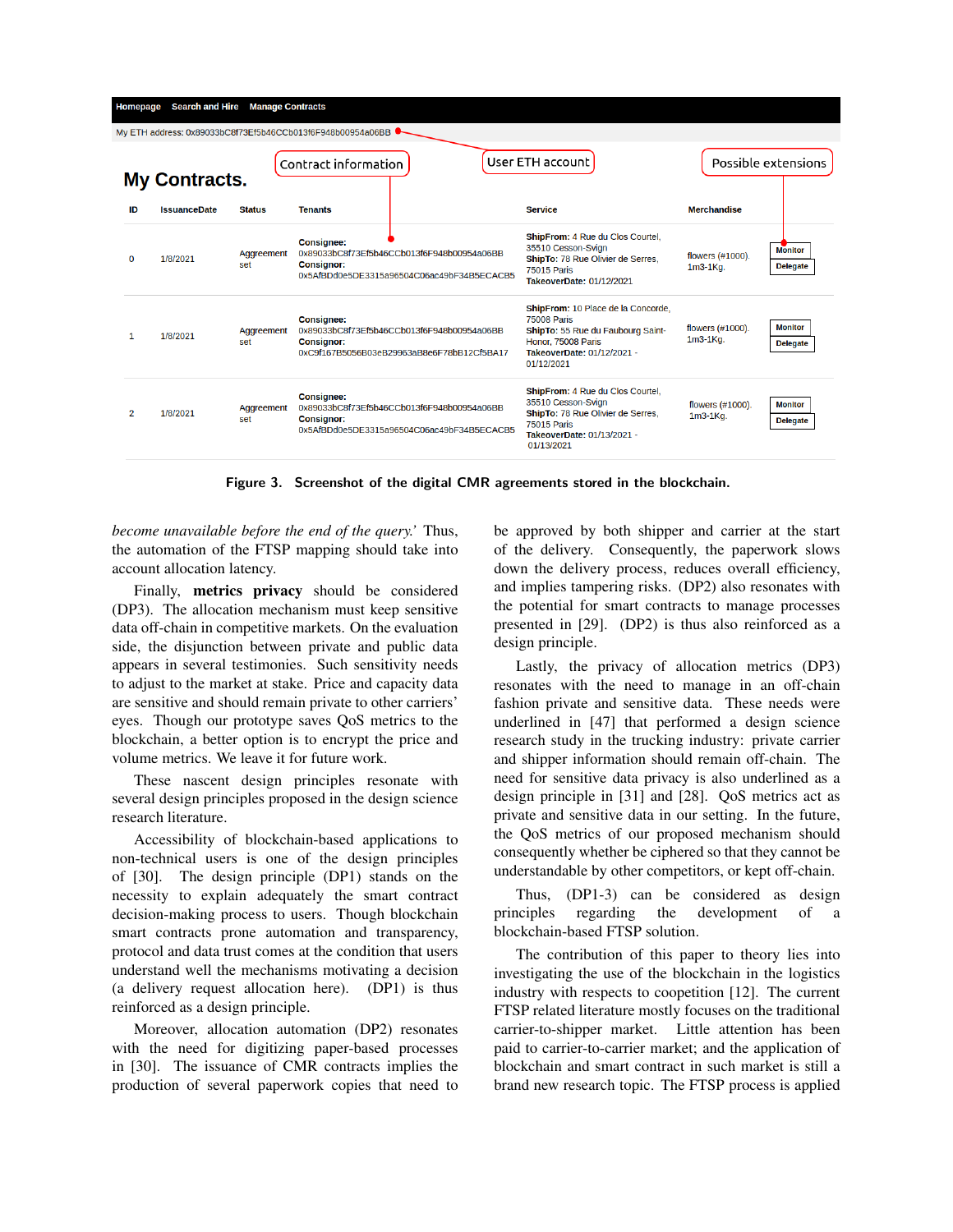in a cooperative and coopetive environnement as (1) competing carriers agree to use the same platform to gain a service auction, and (2) competing shippers agree to use the same platform to find an adequate carrier. Both shipper and carrier participants have a shared interest in using the blockchain-based FTSP platform as the system has the potential to reduce operational costs, increase visibility of the carriers, and transparency and integrity of the deliveries.

## 7. Discussion, conclusion, and future work

This paper focuses on answering the need of logistics services procurement for more effectiveness of the carrier-shipper mapping process, alongside information transparency, and power balance. To do so, we investigate on the potential of the blockchain technology that offers decentralized and trustworthy scripting capabilities. To this aim, we carry out a design science research project focusing on the use of blockchain for decentralized logistics services procurement.

The paper addresses two research gaps in the blockchain literature: the scarcity of blockchain-based freight procurement applications, and the scarcity of theory-driven considerations. To address these concerns, we present a prototype that illustrates how blockchain can help to make carrier-shipper allocation processes more autonomous, objective, and trustworthy. We also provide nascent design principles for FTSP applications that aim to mitigate the transactional risk and uncertainty that is inherent to logistics systems. More precisely, we derive three design principles for the design of blockchain-based FTSP mappings based on the study: understandability, automation, and metrics privacy.

Hence, the issue of information asymmetry is addressed as blockchain smart contracts remove the need for a trusted third party. The tamper-proof capability of the blockchain ledger answers the need for information transparency. Finally, the use of smart contracts also fosters process effectiveness as qualitative mappings can be reached through leveraging blockchain-based carrier QoS.

To be close to the field's reality, we designed the artifact by extracting the main allocation metrics used in FTSP. For the user tests, we gathered a population with no experience of blockchain. Thus we can assume that their answers are close to carriers discovering the technology for the first time. Furthermore, we constituted the focus groups with logistics field experts. Thus, we can assume that we qualitatively assessed the potential of blockchain-based FTSP mapping in the

logistics context. Regarding internal validity and results correctness, we tried to influence the least possible user testing experiments by letting the users free to use the application. The focus group panel was also broad enough to underline the most salient benefits and challenges of using blockchain-based FTSP mappings. However, we acknowledge that the logistics researchers and the industry experts are an estimator of what happens in logistics services' procurement process. At last, the design science research approach is anchored in a FTSP context, and thus findings are not generalizable.

An avenue for future work is to leverage our platform to answer the *metrics privacy* design principle. To do so, we plan to investigate on the use of cryptography methods to cipher the data to be computed for the QoS in order to preserve the procurement privacy required in competitive markets.

#### References

- [1] W. Zhu and S. C. Ng et al, "The role of outsourcing management process in improving the effectiveness of logistics outsourcing," *Int. J. Prod. Econ.*, 2017.
- [2] M. Nardini, S. Helmer, N. El Ioini, and C. Pahl, "A blockchain-based decentralized electronic marketplace for computing resources," *SN Computer Science*, 2020.
- [3] M. Van Deventer, C. Brewster, and M. Everts, "Governance and business models of blockchain technologies and networks," tech. rep., TNO, 2017.
- [4] Loqate, "Fixing failed deliveries, stamping out faulty fulfilment," 2018.
- [5] G. Wood *et al.*, "Ethereum: A secure decentralised generalised transaction ledger," *Ethereum project yellow paper*, vol. 151, no. 2014, pp. 1–32, 2014.
- [6] J. Mendling, I. Weber, W. V. D. Aalst, J. V. Brocke, C. Cabanillas, F. Daniel, S. Debois, C. D. Ciccio, M. Dumas, S. Dustdar, *et al.*, "Blockchains for business process management-challenges and opportunities," *ACM Transactions on Management Information Systems (TMIS)*, vol. 9, no. 1, pp. 1–16, 2018.
- [7] S. Pan, D. Trentesaux, D. McFarlane, B. Montreuil, E. Ballot, and G. Q. Huang, "Digital interoperability in logistics and supply chain management: state-of-the-art and research avenues towards physical internet," *Computers in Industry*, vol. 128, p. 103435, 2021.
- [8] S. Oranburg and L. Palagashvili, "The gig economy, smart contracts, and disruption of traditional work arrangements," *Smart Contracts, and Disruption of Traditional Work Arrangements*, 2018.
- [9] D. Röck, "The foundation of distributed ledger technology for supply chain management," in *Proceedings of the 53rd Hawaii International Conference on System Sciences*, 2020.
- [10] M. Lafkihi, S. Pan, and E. Ballot, "Freight transportation service procurement: A literature review and future research opportunities in omnichannel e-commerce," *Transportation Research Part E: Logistics and Transportation Review*, 2019.
- [11] C. Weinhardt and H. Gimpel, "Market engineering: An interdisciplinary research challenge," in *Dagstuhl seminar proceedings*, 2007.